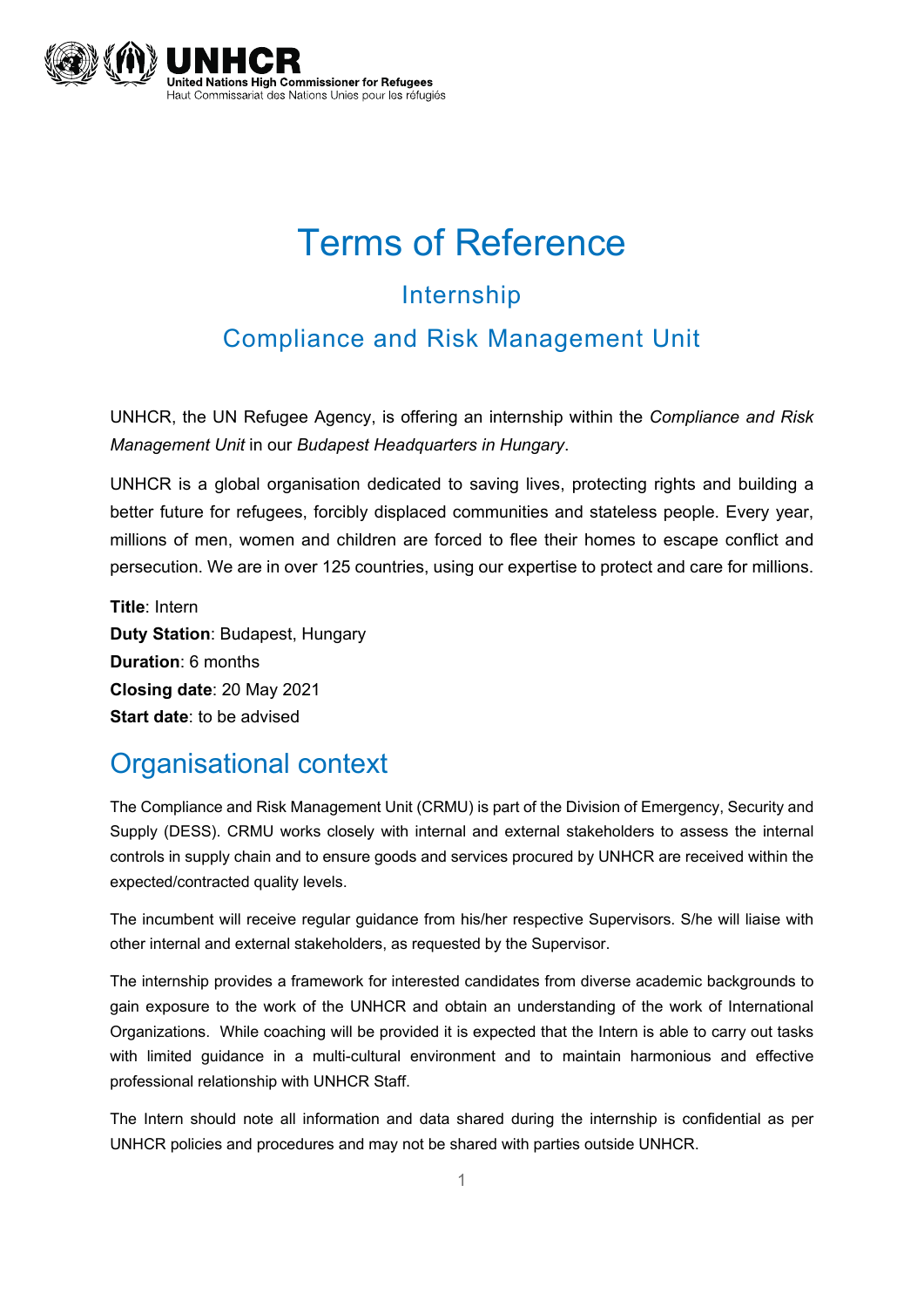## Duties and responsibilities

The successful candidate will support and assist CRMU in its day-to-day activities including:

- Participate in reviews and relevant testing as needed.
- Contribute to update CRMU webpage with the support of supervisor and reflect best practices and tools on the webpage.
- Support development of an online repository for supply chain related policies, Guidance Notes, Administrative Instructions and Standard Operating, Procedures, etc. to create an updated and dynamic platform.
- Verify inspection reports.
- Support development of inspection tools for new products as required.
- Provide support in developing internal Standard Operational Procedures (SOP).
- Develop presentations for meetings with internal and external stakeholders.
- Liaise and coordinate with internal and external stakeholders as needed.
- Support CRMU on other emerging tasks.

## Essential minimum qualifications and professional experience required

In order to be considered for an internship, candidates must meet the following eligibility criteria:

- In order to be considered eligible for an internship, the following criteria must be fulfilled:
- **•** (a. Be a recent graduate\* 2 or current student in a graduate/undergraduate school programme from a university or higher education facility accredited by UNESCO; and (b. Have completed at least two years of undergraduate studies in a field relevant or of interest to the work of the Organization (Business Administration, Logistics, Supply Chain Management, Risk Management, Engineering, or a related field).
- Fluency in English is a requirement and another UN language desirable.
- Analytical, organizational and communication skills and attention to detail.
- Ability to successfully interact with individuals of different cultural backgrounds.
- Knowledge of Internal audit or internal controls is desirable
- Knowledge of database tools such as SQL is desirable
- Knowledge of Business Intelligence software such as MS PowerBI and Tableau is desirable
- Good computer skills. Proficiency in MS Word and MS Excel is a requirement.

\*Recent graduates are to be considered those persons who completed their studies within one year of applying for an internship with UNHCR.